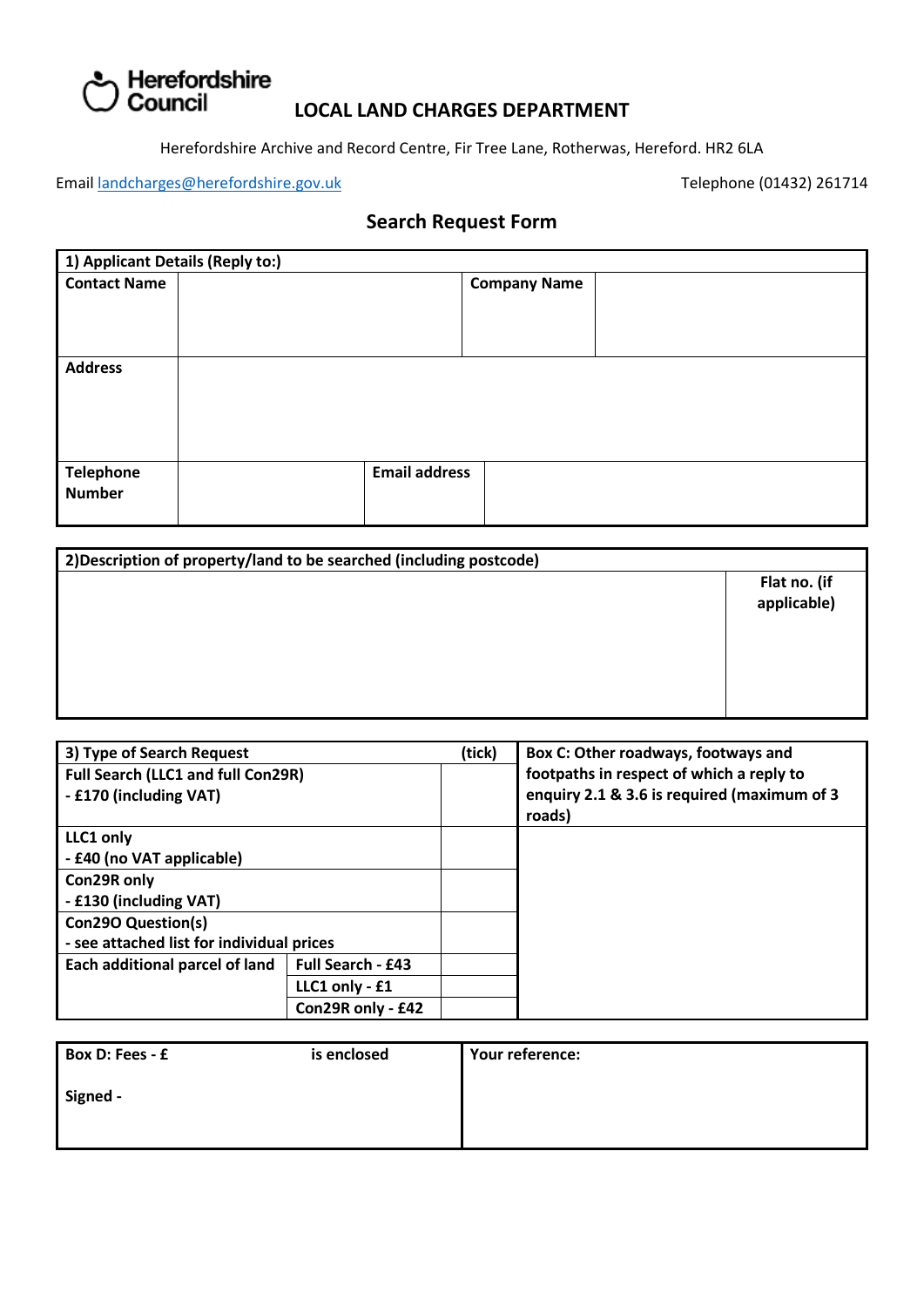## **Con29R Fees per question:**

| <b>Question No.</b> | <b>Description</b>                                                 | Fee             | <b>Tick if</b> |
|---------------------|--------------------------------------------------------------------|-----------------|----------------|
|                     |                                                                    | (including VAT) | required       |
| 1.1 a-i (inclusive) | <b>Planning Decisions and Pending Applications</b>                 | £15.00          |                |
| 1.1 j-l (inclusive) | <b>Building Decisions and Pending Applications</b>                 | £9.00           |                |
| 1.2                 | <b>Planning Designations and Proposals</b>                         | £6.00           |                |
| $\overline{2}$      | Roadways, Footways and Footpaths                                   | £21.00          |                |
| 3.1                 | Land required for public purposes                                  | £6.00           |                |
| 3.2                 | Land to be acquired for roadworks                                  | £9.00           |                |
| 3.3                 | <b>Drainage matters</b>                                            | £6.00           |                |
| 3.4                 | <b>Nearby road schemes</b>                                         | £9.00           |                |
| 3.5                 | <b>Nearby railway schemes</b>                                      | £9.00           |                |
| 3.6                 | <b>Traffic schemes</b>                                             | £9.00           |                |
| 3.7                 | <b>Outstanding Notices</b>                                         | £9.00           |                |
| 3.8                 | <b>Contravention of building regulations</b>                       | £6.00           |                |
| 3.9                 | Notices, orders, directions and proceedings<br>under Planning Acts | £6.00           |                |
| 3.10                | <b>Community Infrastructure Levy (CIL)</b>                         | £6.00           |                |
| 3.11                | <b>Conservation Area</b>                                           | £6.00           |                |
| 3.12                | <b>Compulsory Purchase</b>                                         | £9.00           |                |
| 3.13                | <b>Contaminated Land</b>                                           | £6.00           |                |
| 3.14                | <b>Radon Gas</b>                                                   | £9.00           |                |
| 3.15                | <b>Assets of Community Value</b>                                   | £6.00           |                |

| Subtotal     |  |
|--------------|--|
| <b>Total</b> |  |

**Please note that all of the above questions are available as a full Con29R search for £130**